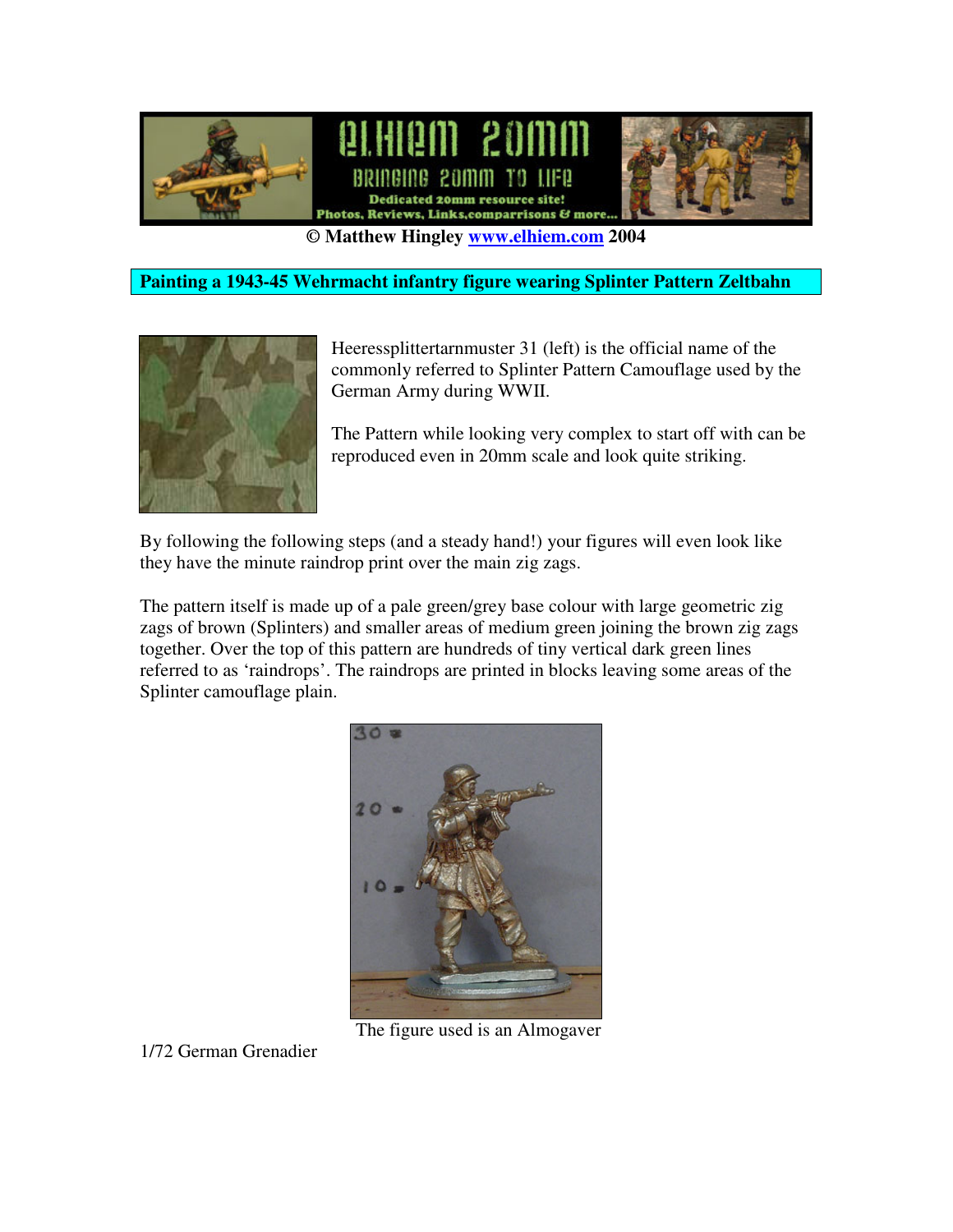## **A) Preparing the figure**

The trick to getting good results is often patience and good preparation. I always wash my bare figures in warm soapy water, file away any mould lines and superglue them to a steel washer.

The washer isn't essential, but it does create a sturdy base for the figure and it has the added advantage of been able to use on magnetic card.

Next, I use an old plastic bottle top and bluetac the figure to the top. This provides an excellent stable platform to grip while painting the figure.

Once this is done, I mix a little *Vallejo Black 950* paint with *Windsor and Newton Acrylic Flow Improver* (you can use water, but the finish isn't as good) and give the bare figure a wash with the mix.

The wash when dry will still show all the detail of the figure and also of created a decent primed surface for painting on. Using black as the base coat also means not as much black lining later.



#### **B) The Base Colour: Zeltbahn.**

Using a size '2' brush, I liberally applied an undiluted coat of *Grey Green 886*, taking care to leave the black undercoat showing where cloth overlapped, or equipment ended.

#### **C) Adding the base brown camouflage splinters**

Switch to a size '0' brush an paint at irregular intervals 'W', 'N' and 'V' shapes over the Zeltbahn. I used *Cam Med Brown 826* for this colour.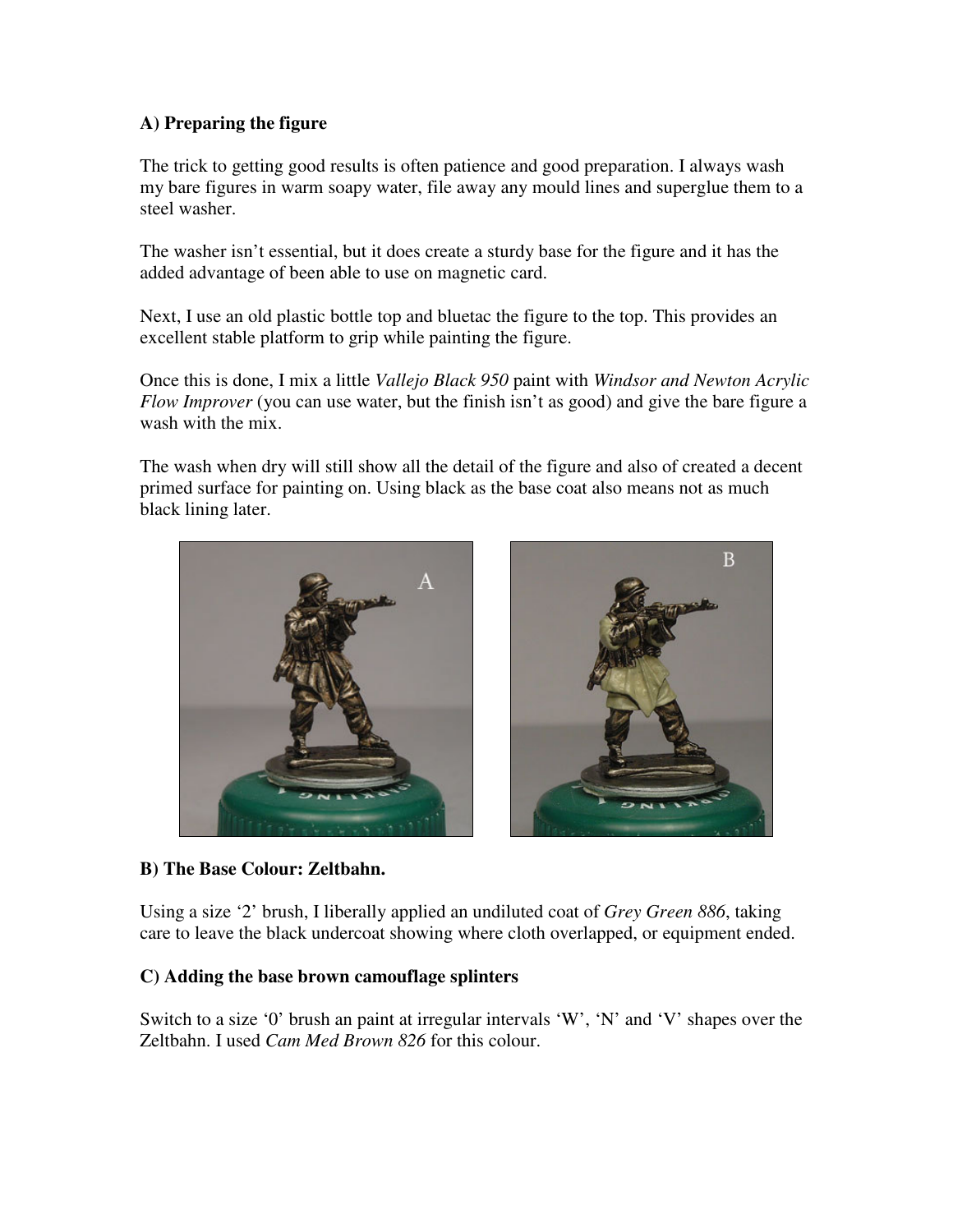

## **D, Adding the base Green Camouflage**

The green areas painted in Black Green 980 in chunky blocks, are always touching the brown zig zags. Ideally one green block should connect two separate brown lines or fill in a corner section of a brown line.

For some people this will be pleasing enough to pass as Splinter Camofluage. I would recommend using a paler green if this is the effect you want.

# **E) Getting a bit harder: Painting the Raindrops**

For all those of you bold enough to try and capture the flavour of the raindrop overprint, take a '000' brush, Pastel Green 885 and paint very small lines, following the direction of the cloth, over the original Grey Green 886. Take care not to paint over the brown or green.

The contrast of the darker grey and the pale pastel will create the illusion of the raindrops.

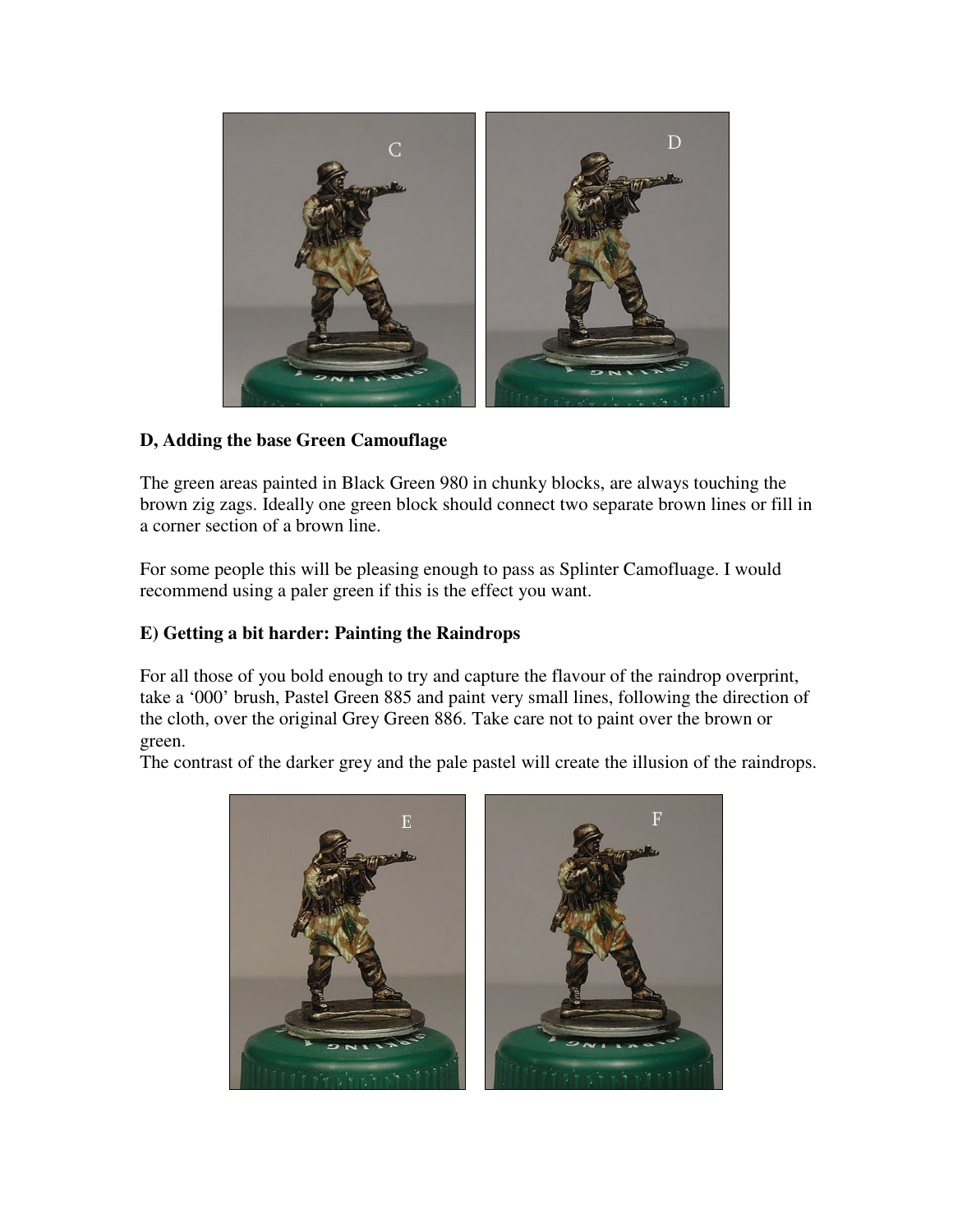## **F) The Brown Highlights**

Repeat the '000' process on the brown zig zags using Beige Brown 875.

Although not accurate, I have found that painting a paler brown over the dark brown creates an optical illusion of the raindrops continuing over the entire print.

I have also created a nice effect by painting the brown high light in full (not as lines) and that also works well. To use this effect, paint the highlight over the darker brown, just leaving the edges dark brown (and any deep folds in the cloth to create the shadow).

## **G) The Green Highlights**

Once again using the '000' brush, this time using Olive Green 967 paint vertical lines over the dark green base colour.



Once the green has been high lighted, the Splinter Pattern is finished, sit back and admire your handy work.

Of course, until the entire figure is painted, the effect won't look complete…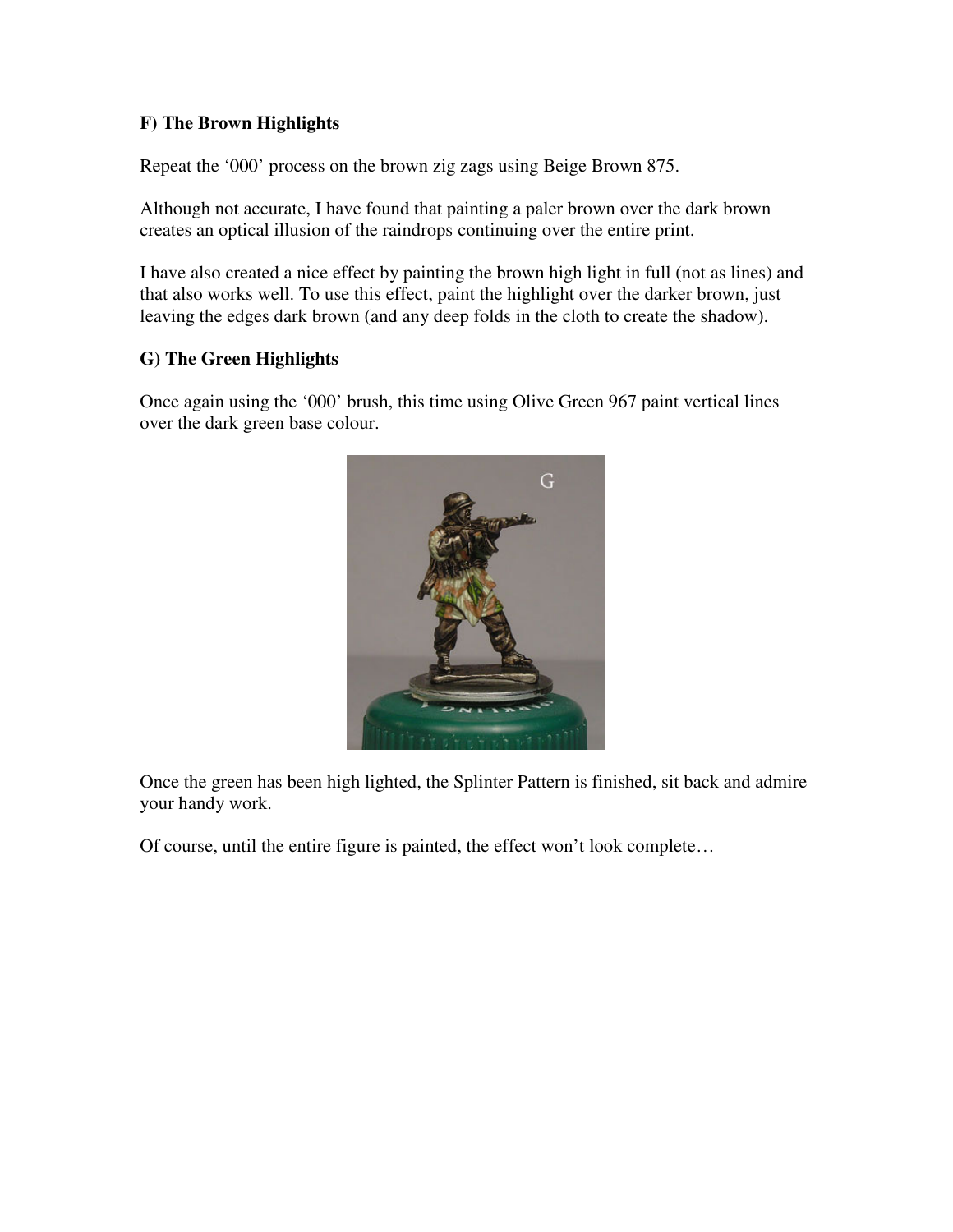# **H) Painting the rest of the Figure**

At this point, I have painted the flesh area in my preferred base colour, followed by painting out the uniform and helmet dark grey. All sand coloured equipment I paint a base colour of brown.



## **I) Field Grey**

Next paint the uniform Field Grey leaving the darker shade visable in the folds of cloth. I also high lighted the flesh at this point.



# **J) Highlighting**

By mixing white in with my Field Grey I created my paler tone for the raised areas of the uniform.